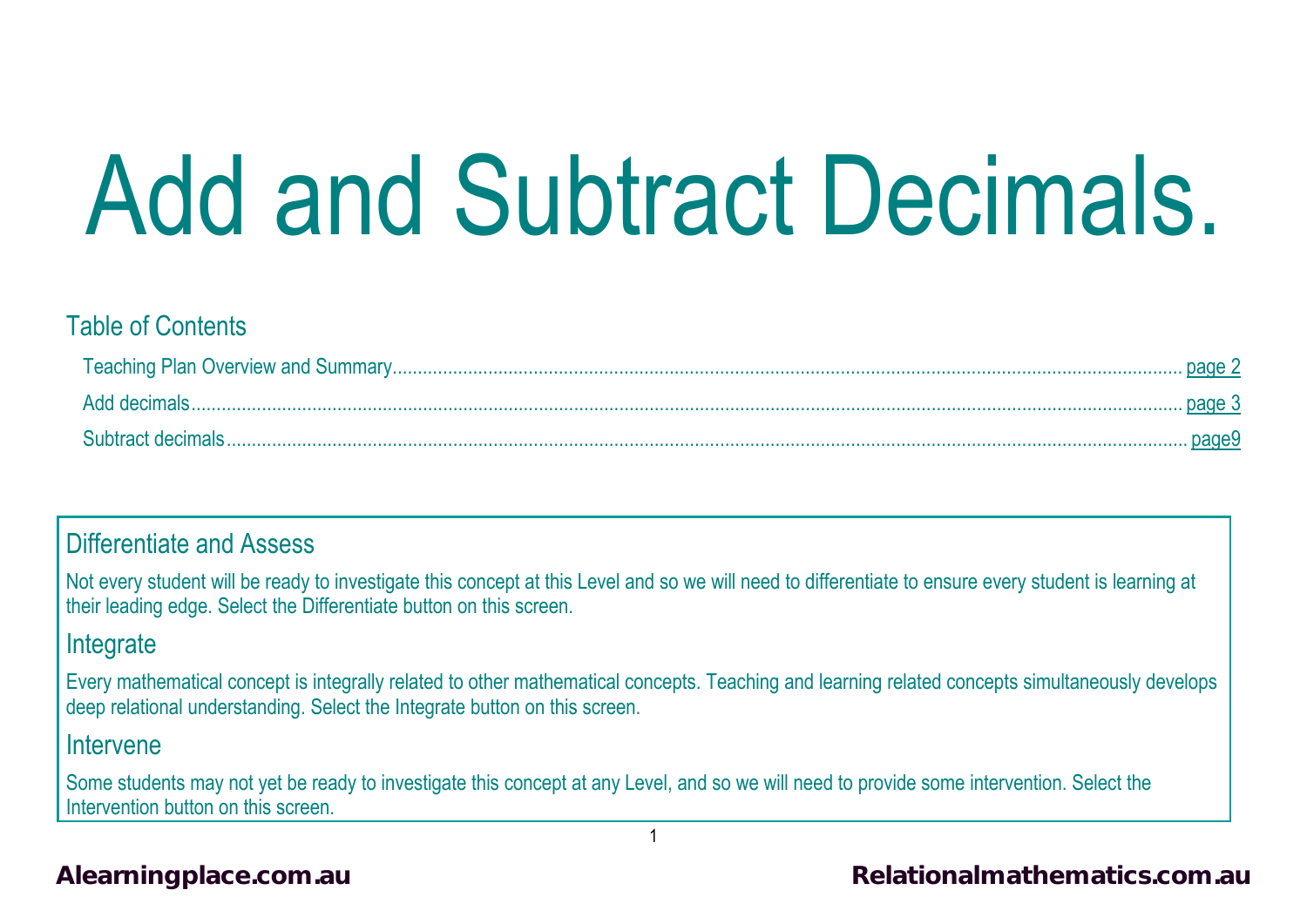## **ADD AND SUBTRACT DECIMALS.**

## **EXPLICIT TEACHING PLAN OVERVIEW PAGE**

<span id="page-1-0"></span>**THIS PAGE IS A SUMMARY OF THE EXPLICIT TEACHING PLAN, INCLUDING STRATEGIC QUESTIONS, AND DESRIBING THE SEQUENCE WHICH WILL OCCUR OVER MULTIPLE LESSONS.**

**RESOURCES: PLAYING CARDS, PENCIL, PAPER**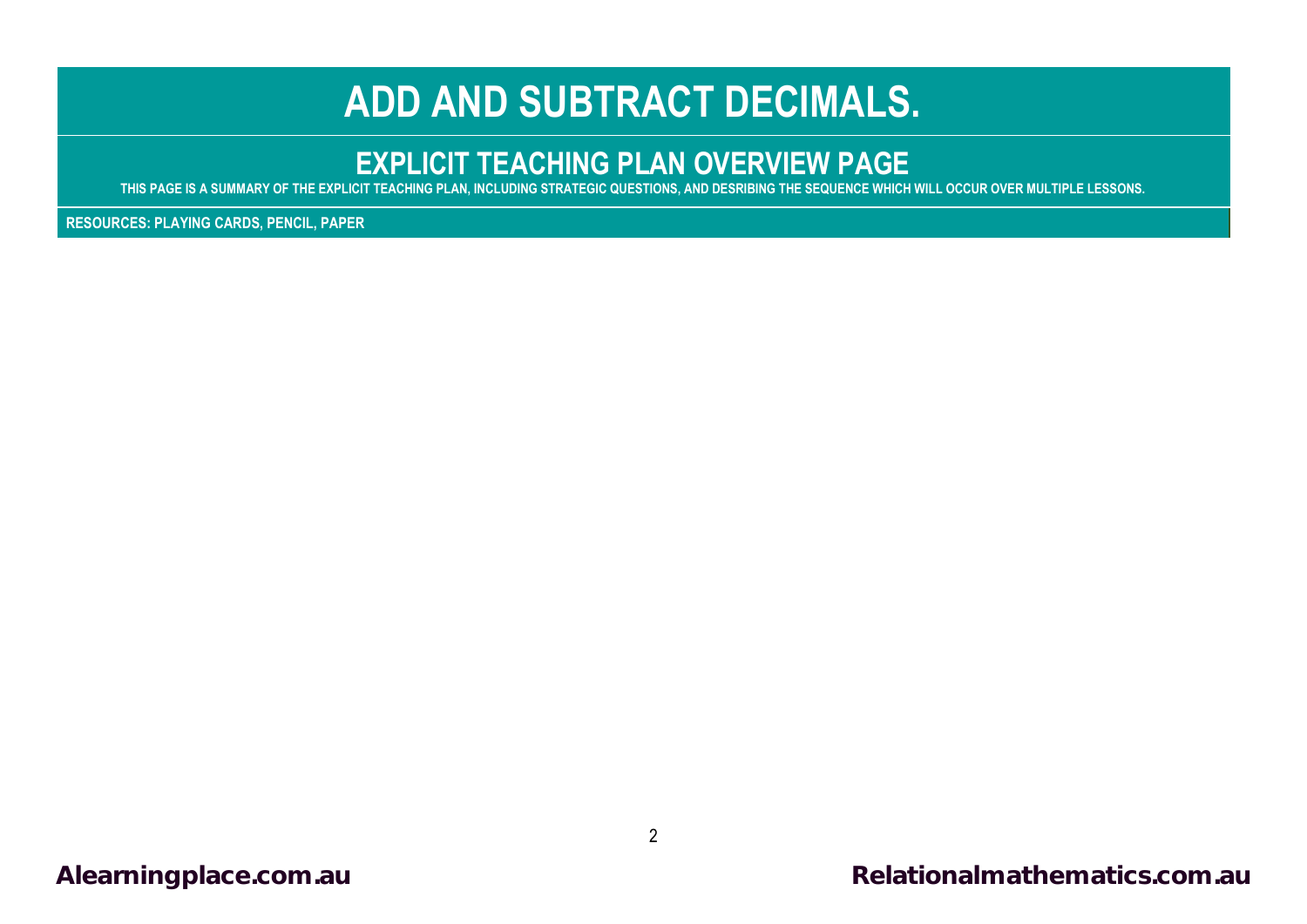| <b>WHAT COULD WE DO?</b>                                              |                                                             | WHAT LANGUAGE COULD WE USE TO EXPLAIN AND ASK QUESTIONS?                                                  |
|-----------------------------------------------------------------------|-------------------------------------------------------------|-----------------------------------------------------------------------------------------------------------|
| Children:                                                             |                                                             | Children                                                                                                  |
| add decimals using place value, for example,<br>$\bullet$             | $68.25 + 58$ .                                              | ask one another questions about adding and subtracting decimals, for example:                             |
| $+40$<br>$+10$<br>$+0.1$<br>$+0.8$<br>$+2$                            | $+0.05 +0.02$                                               | How could we add these numbers using place value?<br>▶                                                    |
| 68.25<br>108.25<br>120.25 126.25 127.05 127.15 127.2 127.22<br>118.25 |                                                             | Are either of these numbers close to a place value?<br>▶                                                  |
| WHAT COULD WE DO?                                                     |                                                             | WHAT LANGUAGE COULD WE USE TO EXPLAIN AND ASK QUESTIONS?                                                  |
| add decimals using compensation, for example,                         | $68.25 + 58.97 = 127.22$                                    | numbers using compensation?                                                                               |
|                                                                       | $68.25 + 60 = 128.25$                                       | How is adding decimals the same as adding whole numbers?                                                  |
|                                                                       | $128.25 - 1.03 = 127.22$                                    | How could we subtract these numbers using place value?<br>▶                                               |
|                                                                       |                                                             | Are either of these numbers close to a place value?<br>▶                                                  |
| subtract decimals using place value, for example,<br>$\bullet$        | $127.22 - 58.9$ $7 =$<br>$20 + 307 + 10.2 + 0.70.02 + 0.05$ | Because this number is close to a place value, how could we subtract these<br>numbers using compensation? |
| $-0.05 - 0.02 - 0.7$<br>$-0.2$<br>$-7$<br>$-30$<br>$-1$               | $-20$                                                       | How is subtracting decimals the same as subtracting whole numbers?                                        |
| 68.25 68.3 68.32 69.02 69.22 70.22 77.22<br>107.22                    | 127.22                                                      |                                                                                                           |
| subtract decimals using compensation, for example,<br>$\bullet$       | $127.22 - 58.97 = 68.25$                                    |                                                                                                           |
|                                                                       | $127.22 - 60 = 67.22$                                       |                                                                                                           |
|                                                                       | $67.22 + 1.03 = 68.25$                                      |                                                                                                           |

# **ADD AND SUBTRACT DECIMALS.**

## **EXPLICIT TEACHING PLAN**

**FULL EXPLICIT TEACHING PLAN, EMBEDDING DEEP RELATIONAL UNDERSTANDING, METALANGUAGE, AND QUESTIONS THAT MAY BE USED OVER MULTIPLE LESSONS.**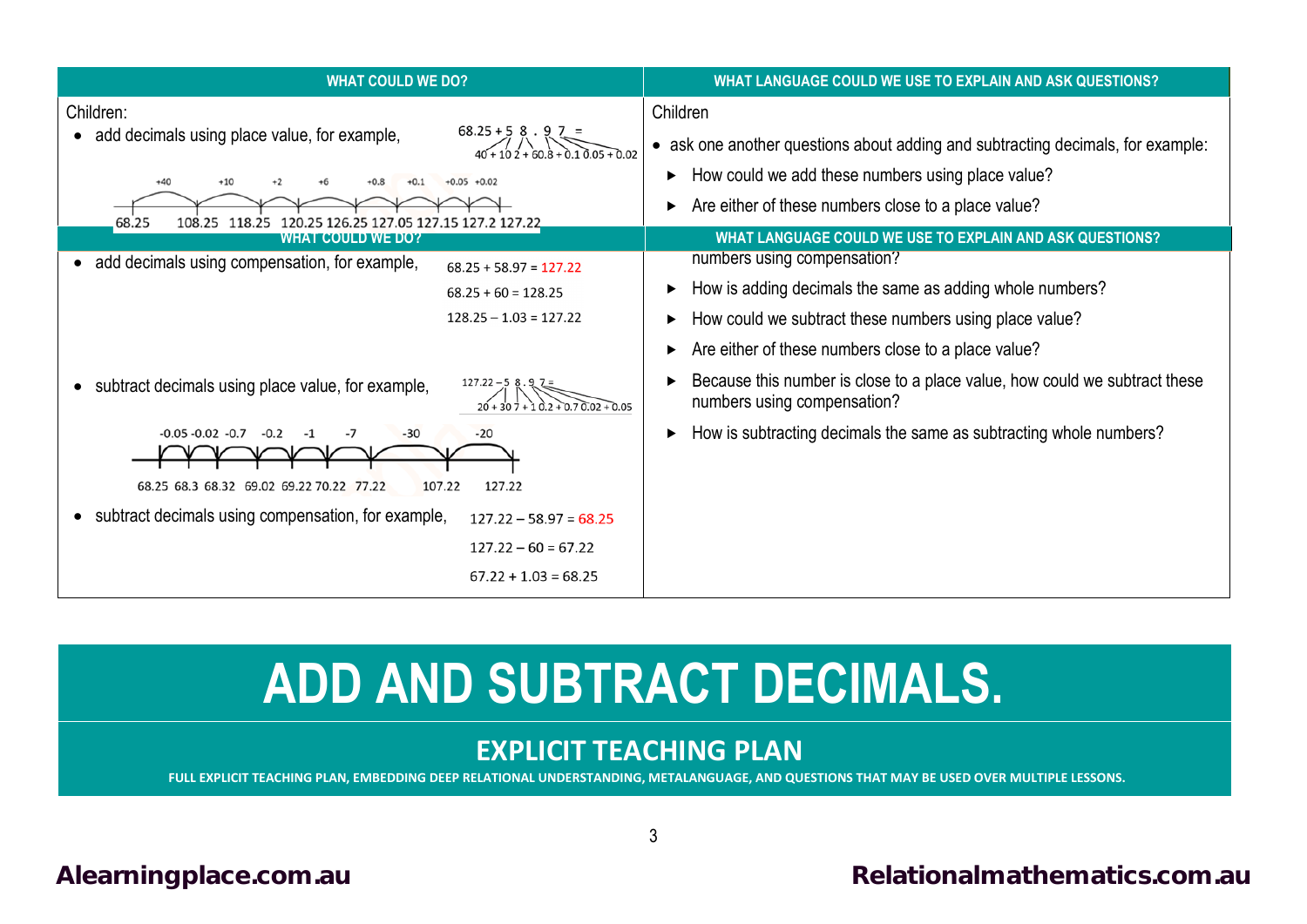| Children think about, talk and listen to a friend about, then have the opportunity to<br>share what they already know.                            | Today brings an investigation about addition.<br>What do you know about addition?<br>Talk about addition with a friend.<br>Is anyone ready to share what they are thinking about addition? |
|---------------------------------------------------------------------------------------------------------------------------------------------------|--------------------------------------------------------------------------------------------------------------------------------------------------------------------------------------------|
| Record, for example,<br>$6825 + 5897 = 12722$<br>$4000 + 1000200 + 60080 + 105 + 2$                                                               | We've investigated adding whole numbers using place value and compensation.                                                                                                                |
| $+4000$<br>$+600$<br>$+80$<br>$+10$<br>$+1000$<br>$+200$<br>$+5$<br>$+2$<br>6825<br>10825<br>11825<br>12025<br>12 625 12 705 12 715 12 720 12 722 |                                                                                                                                                                                            |
| $6825 + 5897 = 12722$                                                                                                                             |                                                                                                                                                                                            |
| $6825 + 6000 = 12825$                                                                                                                             |                                                                                                                                                                                            |
| $12825 - 103 = 12722$                                                                                                                             |                                                                                                                                                                                            |
| Record, for example, $68.25 + 58.97 =$                                                                                                            | Today we're going to add decimals using place value and compensation.<br>Let's place a decimal point into each of the numbers to change their values.<br>What numbers have we created?     |
|                                                                                                                                                   | Have we created 68 point 2 5, plus 58 point 9 7                                                                                                                                            |
|                                                                                                                                                   | Let's start with 68.25 and add 58.97                                                                                                                                                       |
| Record a number line with the start number at the left end, for example,                                                                          | What are the new values of the digits?                                                                                                                                                     |
| 68.25                                                                                                                                             | Are the values of the digits now 6 tens and 8 ones and 2 tenths and 5<br>hundredths plus 5 tens and 8 ones and 9 tenths and 7 hundredths?                                                  |
|                                                                                                                                                   | Let's add the highest value first - the tens.                                                                                                                                              |
|                                                                                                                                                   | We want to add to the next place value first.                                                                                                                                              |
|                                                                                                                                                   | 4                                                                                                                                                                                          |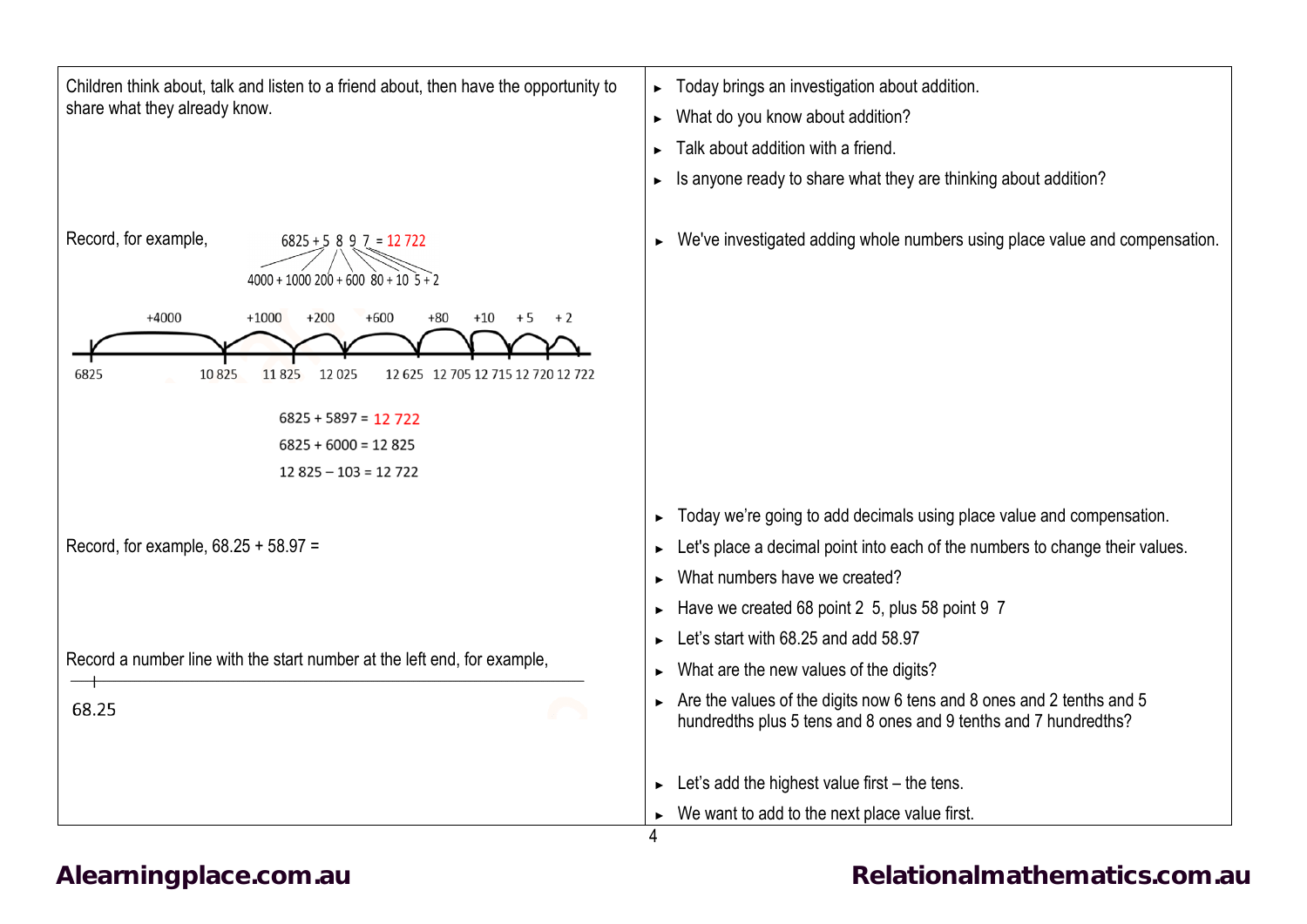|                                                                                 | ► Because we're adding tens, we want to add to the next 100s number. We want<br>to add to 100.                               |
|---------------------------------------------------------------------------------|------------------------------------------------------------------------------------------------------------------------------|
|                                                                                 | ► Because we have 68.25, if we add some tens, will we have exactly 100, or will<br>we have some ones, tenths and hundredths? |
|                                                                                 | Will we have 1 hundred and 8 ones and 2 tenths and 5 hundredths?                                                             |
|                                                                                 | ► We have 6 tens. How many tens do we need to make 10 tens?                                                                  |
|                                                                                 | Do we need to add 4 tens?                                                                                                    |
| Record a jump, record + 40 above it and record 108.25 where the jump lands, for | $\blacktriangleright$ Let's add 4 tens.                                                                                      |
| example,<br>$+40$                                                               | $\triangleright$ Did we add all of the 50?                                                                                   |
|                                                                                 |                                                                                                                              |
| 108.25<br>68.25                                                                 |                                                                                                                              |
|                                                                                 |                                                                                                                              |
|                                                                                 | How did we partition the 50?<br>$\blacktriangleright$                                                                        |
| Partition 50 into 40 and 10, for example,<br>$68.25 + 58.97 =$                  | Did we partition the 50 into 40 and 10?                                                                                      |
| $40 + 10$                                                                       |                                                                                                                              |
|                                                                                 |                                                                                                                              |
|                                                                                 |                                                                                                                              |
|                                                                                 |                                                                                                                              |
|                                                                                 | How could we use place value to add the 10 to 108.25?<br>$\blacktriangleright$                                               |
|                                                                                 | If we have 1 hundred and 8 ones and 2 tenths and 5 hundredths and we add 1                                                   |
|                                                                                 | ten, will we have 1 hundred and 1 ten and 8 ones and 2 tenths and 5<br>hundredths?                                           |
|                                                                                 | Will we have 118.25?                                                                                                         |
| Record a jump, record + 10 above it and record 118.25 where the jump lands, for |                                                                                                                              |
| example,                                                                        | $\blacktriangleright$ Let's add the next value – the ones.                                                                   |
| $+10$<br>+40                                                                    |                                                                                                                              |
| 108.25 118.25                                                                   | 5                                                                                                                            |
| 68.25                                                                           | <b>DUITE</b>                                                                                                                 |

[Alearningplace.com.au](https://alearningplace.com.au/) **big and the set of the set of the set of the [Relationalmathematics.com.au](http://relationalmathematics.com.au/)**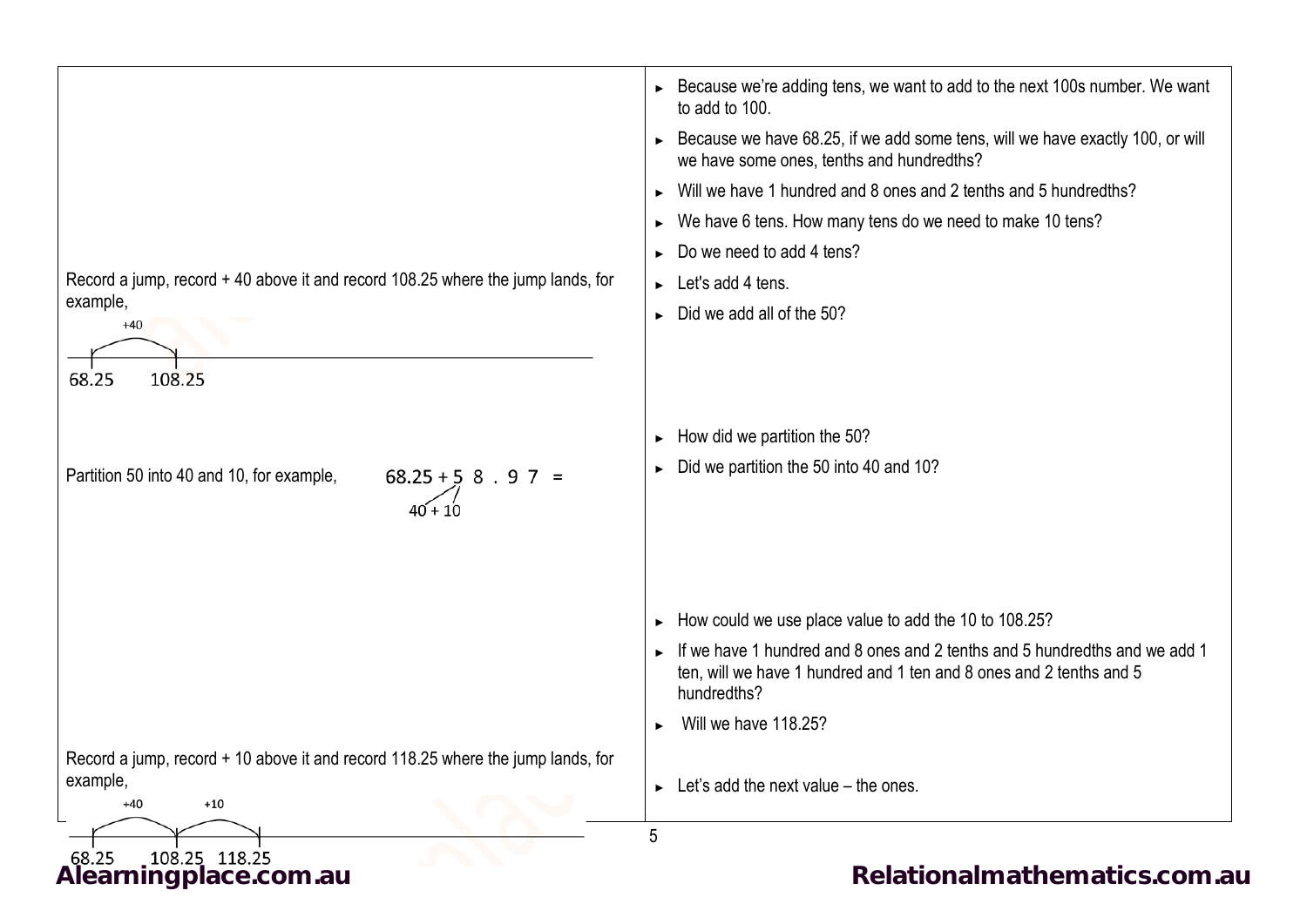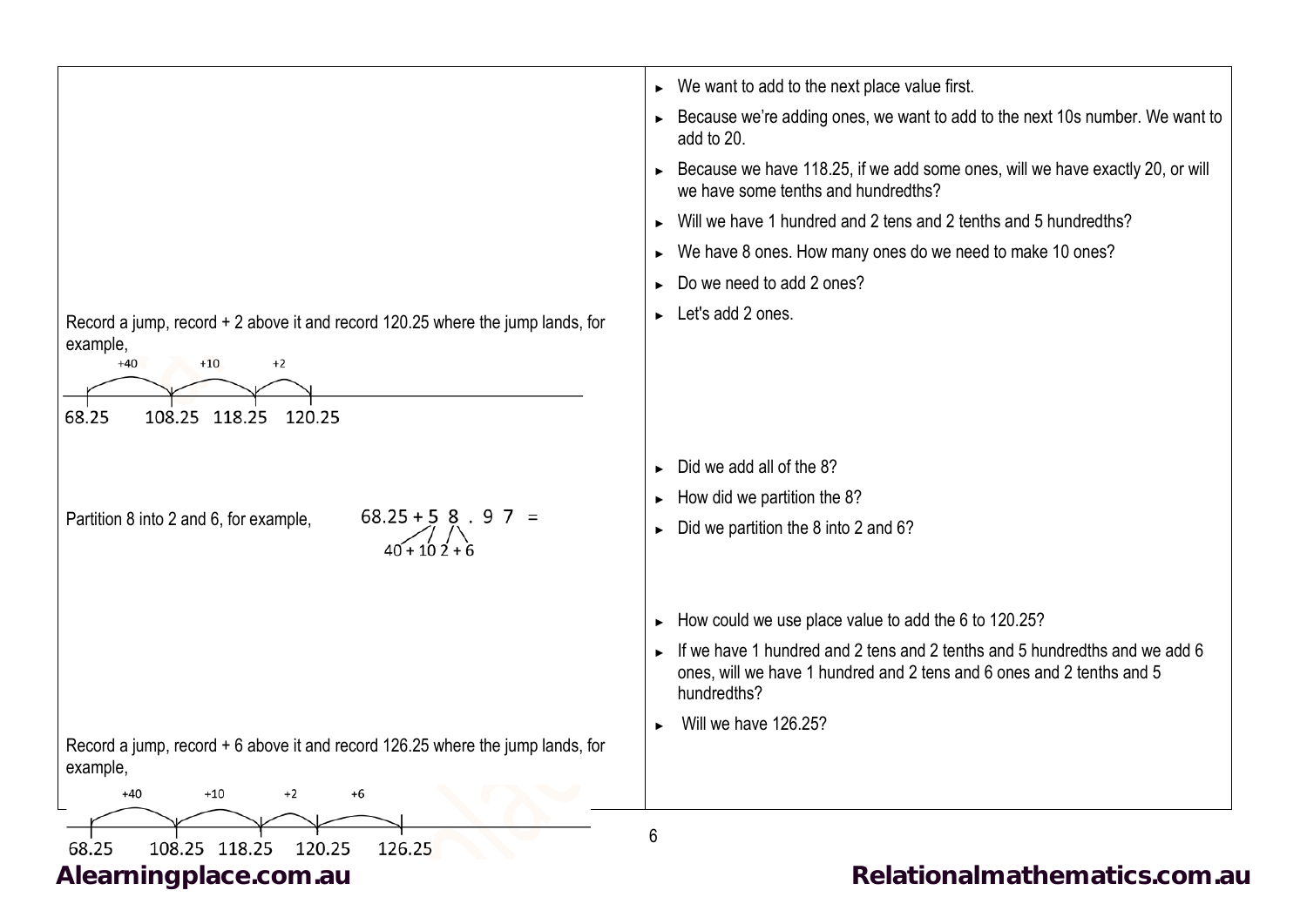| Record a jump, record +0.8 above it and record 127.05 where the jump lands, for<br>example,<br>$+0.8$<br>$+10$<br>$+2$<br>$+6$<br>$+40$<br>68.25<br>118.25 120.25<br>108.25<br>126.25 127.05            | $\blacktriangleright$ Let's add the next value – the tenths.<br>We want to add to the next place value first.<br>► Because we're adding tenths, we want to add to the next ones number. We want<br>to add to 7.<br>$\triangleright$ Because we have 126.25, if we add some tenths, will we have exactly 7, or will<br>we have some hundredths?<br>$\triangleright$ Will we have 127 and 5 hundredths?<br>We have 2 tenths. How many tenths do we need to make 70 tenths?<br>$\triangleright$ Do we need to add 8 tenths?<br>$\blacktriangleright$ Let's add 8 tenths.<br>$\triangleright$ Did we add all of the 9 tenths? |
|---------------------------------------------------------------------------------------------------------------------------------------------------------------------------------------------------------|---------------------------------------------------------------------------------------------------------------------------------------------------------------------------------------------------------------------------------------------------------------------------------------------------------------------------------------------------------------------------------------------------------------------------------------------------------------------------------------------------------------------------------------------------------------------------------------------------------------------------|
| $68.25 + 58$<br>97<br>Partition 0.9 into 0.8 and 0.1, for example,<br>$40 + 102 + 60.8 + 0.1$                                                                                                           | How did we partition the 9 tenths?<br>Did we partition the 9 tenths into 8 tenths and 1 tenth?                                                                                                                                                                                                                                                                                                                                                                                                                                                                                                                            |
|                                                                                                                                                                                                         | $\blacktriangleright$ How could we use place value to add the 1 tenth to 127.05?<br>If we have 1 hundred and 2 tens and 7 ones and 5 hundredths and we add 1<br>tenth, will we have 1 hundred and 2 tens and 7 ones and 1 tenth and 5<br>hundredths?                                                                                                                                                                                                                                                                                                                                                                      |
| Record a jump, record +0.1 above it and record 127.15 where the jump lands, for<br>example,<br>$+10$<br>$+2$<br>$+0.8$<br>$+0.1$<br>$+40$<br>$+6$<br>108.25 118.25 120.25 126.25 127.05 127.15<br>68.25 | Will we have 127,15?<br>$\overline{7}$                                                                                                                                                                                                                                                                                                                                                                                                                                                                                                                                                                                    |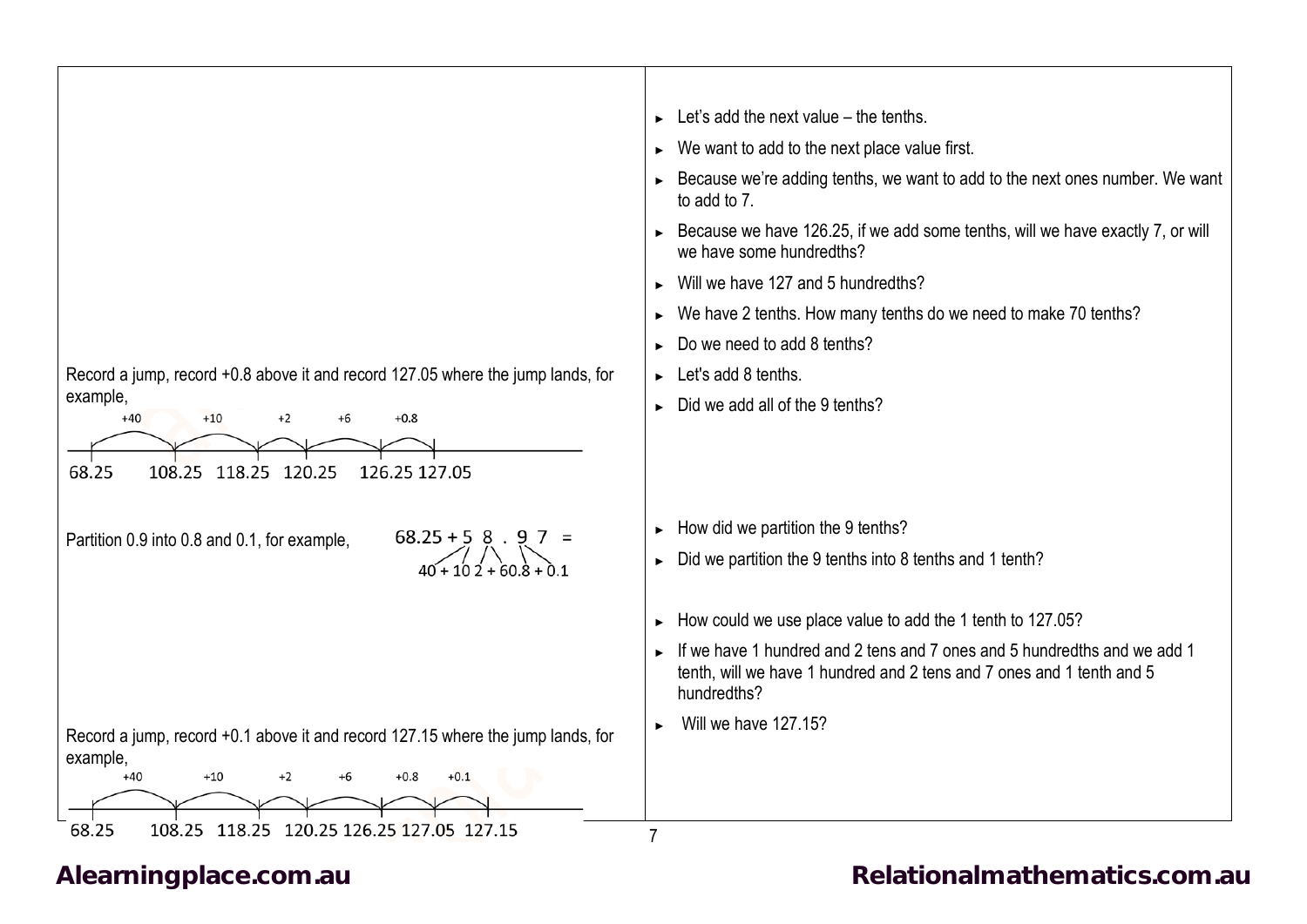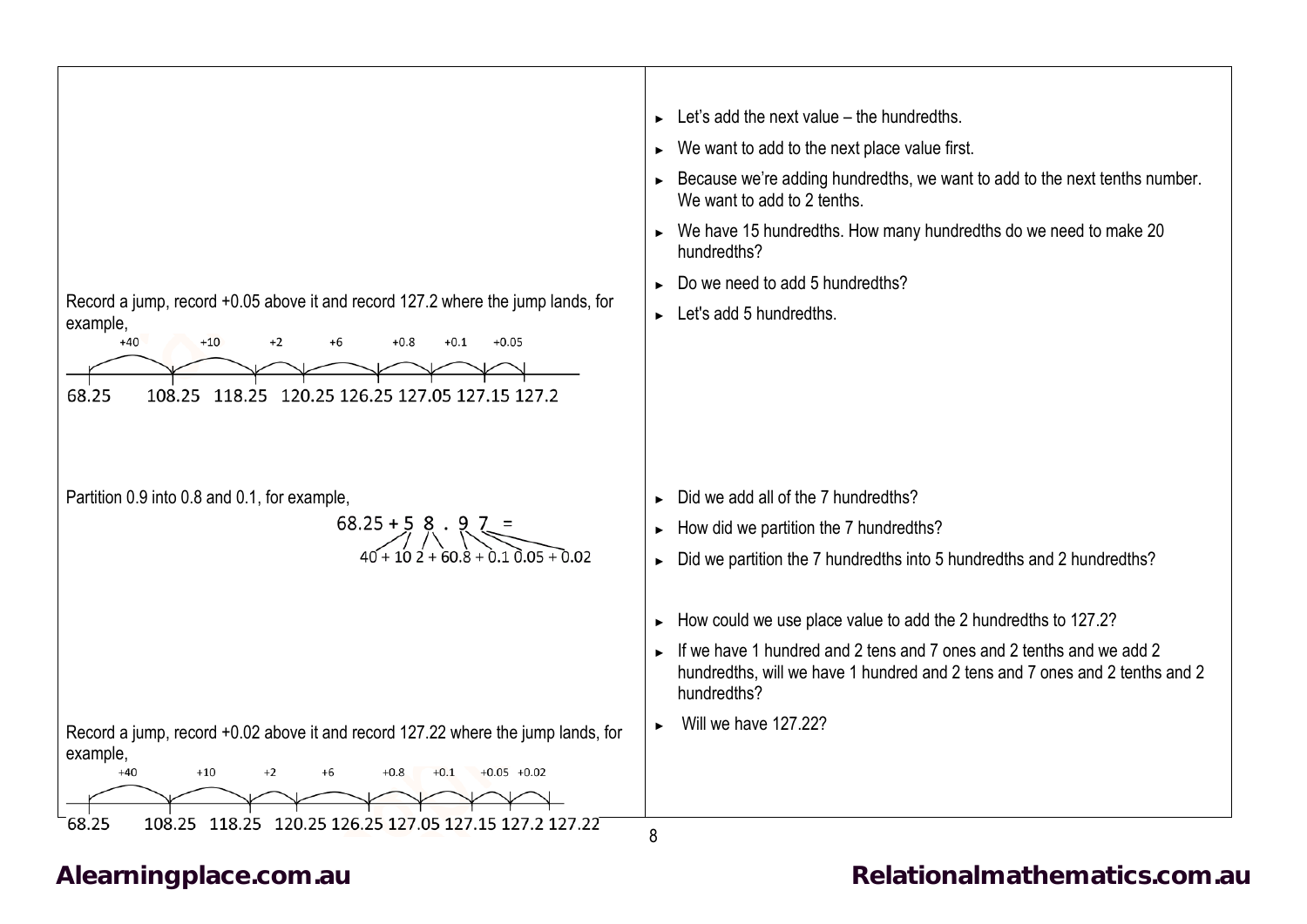<span id="page-8-0"></span>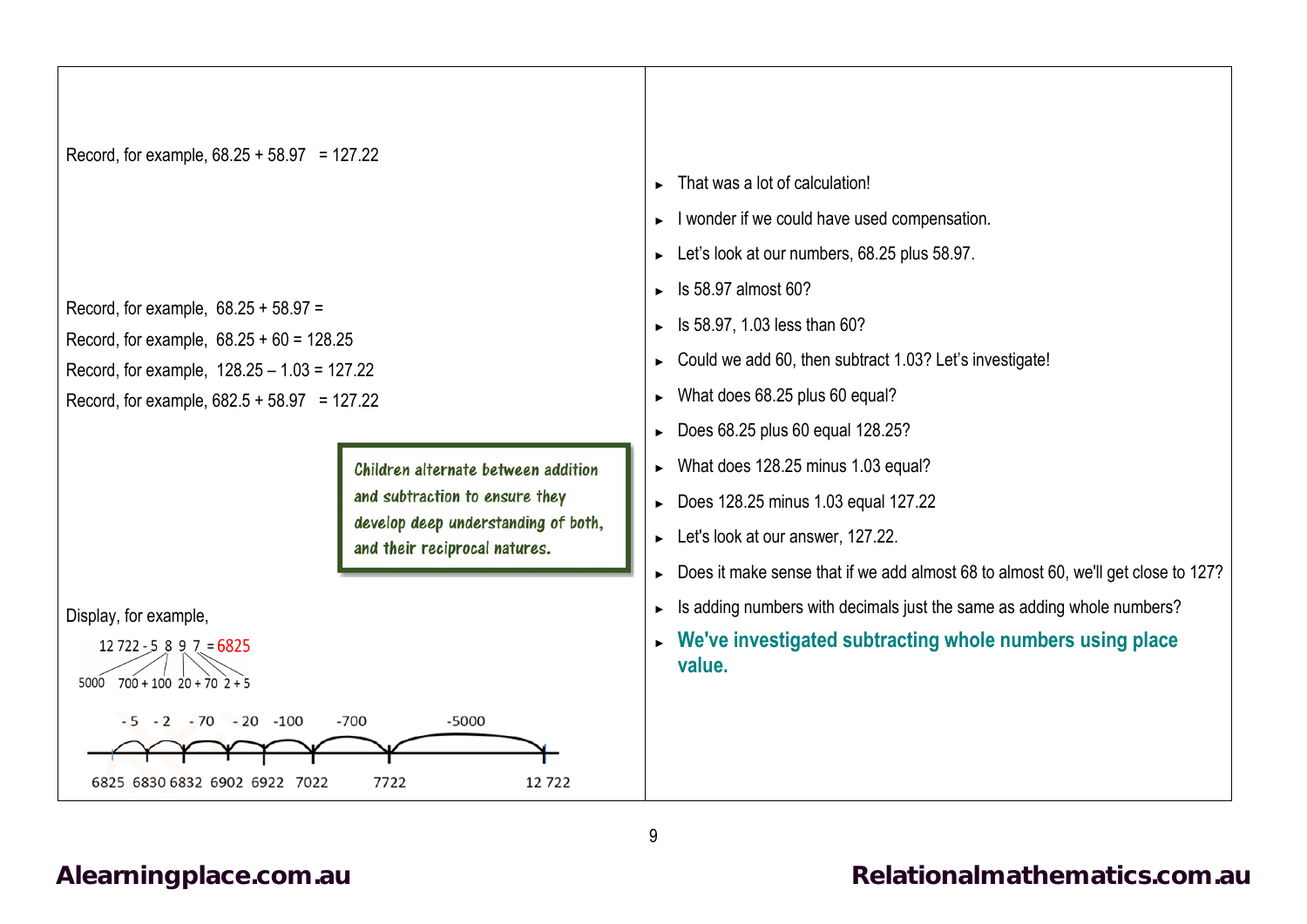| Record, for example, 127.22 - 58.97 =                                          | Let's place a decimal point into each of the numbers to change their values.<br>Þ.                                                                                                |
|--------------------------------------------------------------------------------|-----------------------------------------------------------------------------------------------------------------------------------------------------------------------------------|
|                                                                                | What are the new values of the digits?                                                                                                                                            |
|                                                                                | $\triangleright$ Are the values of the digits now 1 hundred and 2 tens and 7 ones and 2 tenths<br>and 2 hundredths minus 5 tens and 8 ones and 9 tenths and 7 hundredths?         |
|                                                                                | • Let's investigate how we can use place value to subtract decimals.                                                                                                              |
|                                                                                | $\blacktriangleright$ First let's look at the numbers.                                                                                                                            |
|                                                                                | How big is 127.22?                                                                                                                                                                |
|                                                                                | Is 127.22 just over 127?                                                                                                                                                          |
|                                                                                | How big is 58.97?                                                                                                                                                                 |
|                                                                                | Is 58.97 almost 60?                                                                                                                                                               |
|                                                                                | If we subtract about 60 from about 127, how big a number do we estimate we<br>will have?                                                                                          |
| Record a number line with the start number at the right hand end, for example, | Does it make sense that almost 127 minus almost 60 would equal almost 67?                                                                                                         |
| 127.22                                                                         | Let's start by recording an open empty number line and placing the number we<br>are imagining making a group of on the right end so we can get smaller as we<br>move to the left. |
|                                                                                | So we're subtracting 58.97. Will we subtract the whole 58.97 all at the same<br>time, or could we partition 58.97?                                                                |
|                                                                                | Let's subtract the highest value first - the tens.                                                                                                                                |
|                                                                                | How could we subtract the tens?                                                                                                                                                   |
|                                                                                | We want to subtract to a place value.                                                                                                                                             |
|                                                                                | Because we're subtracting tens, we want to subtract to a hundreds number.                                                                                                         |
| Record 107.22 on the number line, for example,                                 | We want to subtract to 1 hundred.                                                                                                                                                 |
|                                                                                | Because we have 127.22, if we subtract some tens will we have exactly 1<br>×.                                                                                                     |
| 127.22<br>107.22                                                               | 10                                                                                                                                                                                |

## [Alearningplace.com.au](https://alearningplace.com.au/) *[Relationalmathematics.com.au](http://relationalmathematics.com.au/)* **Relationalmathematics.com.au**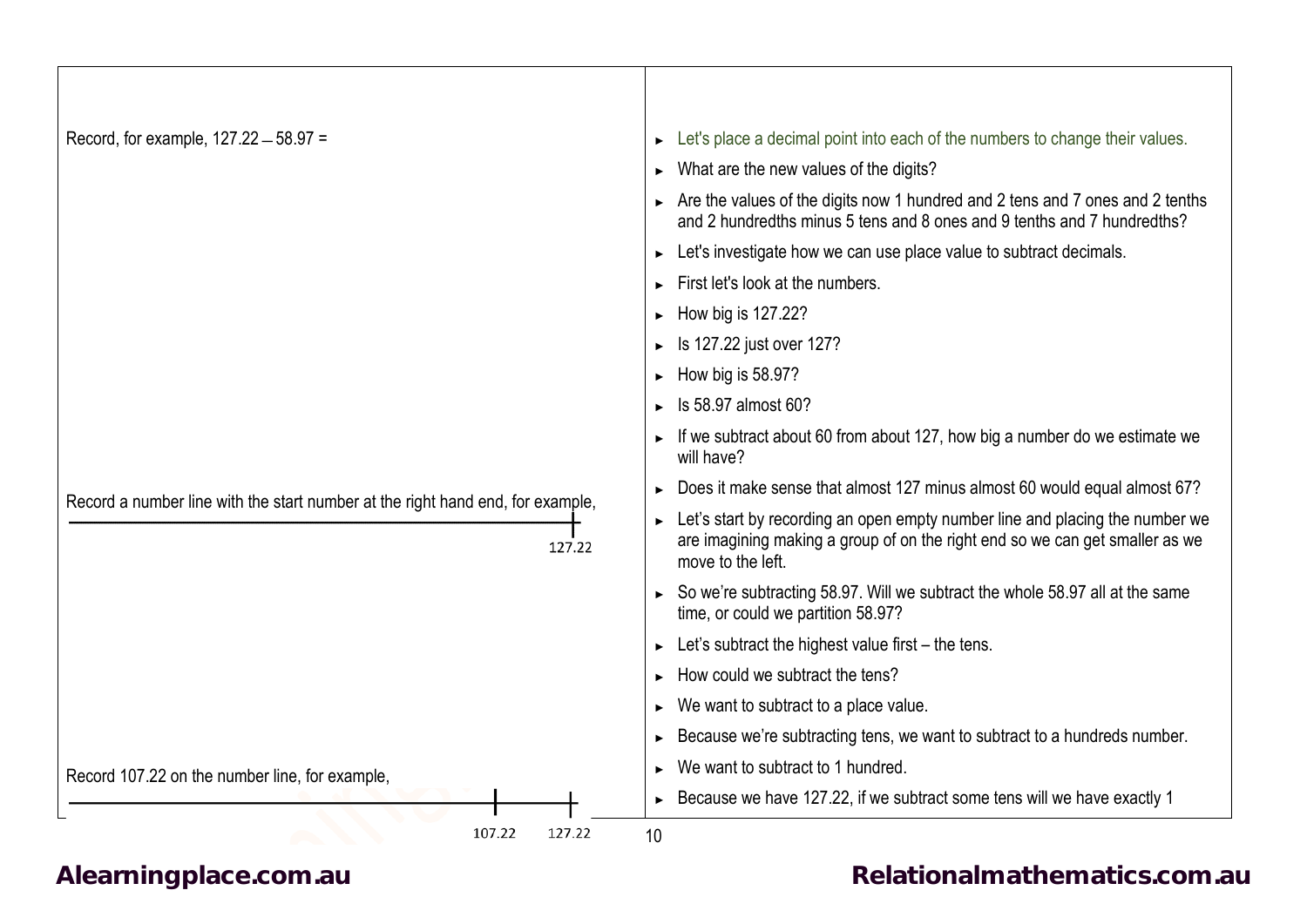![](_page_10_Figure_0.jpeg)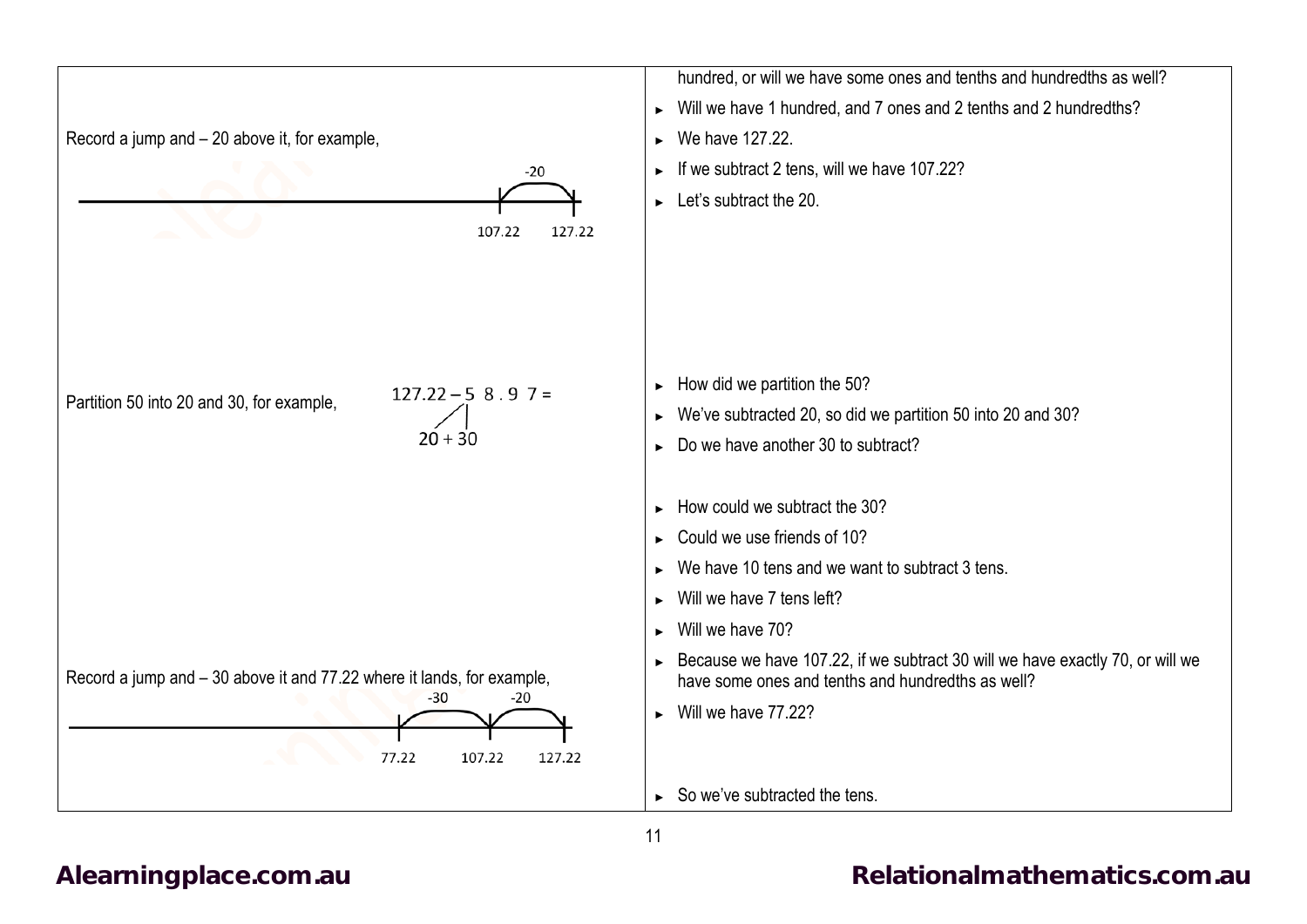![](_page_11_Figure_0.jpeg)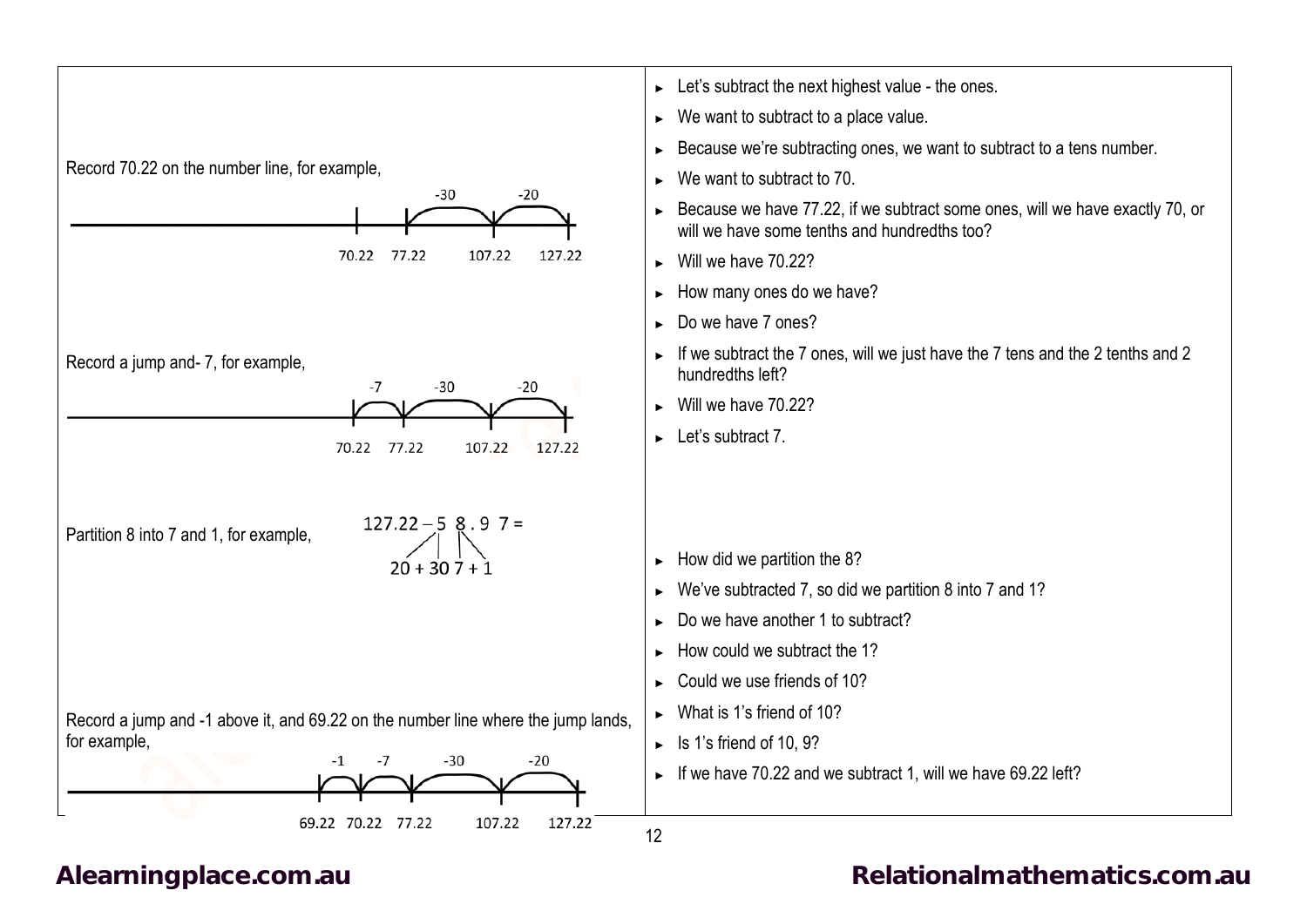|                                                                                      | $\triangleright$ So we've subtracted the ones.<br>Let's subtract the next highest value $-$ the tenths.<br>$\blacktriangleright$<br>We want to subtract to a place value.<br>$\blacktriangleright$ |
|--------------------------------------------------------------------------------------|----------------------------------------------------------------------------------------------------------------------------------------------------------------------------------------------------|
| Record 69.02 on the number line where the jump lands, for example,                   | Because we're subtracting tenths, we want to subtract to a ones number.<br>$\blacktriangleright$                                                                                                   |
| $-7$<br>$-1$<br>-30<br>-20                                                           | We want to subtract to 9.<br>$\blacktriangleright$                                                                                                                                                 |
| 69.02 69.22 70.22 77.22<br>107.22<br>127.22                                          | Because we have 69.22, if we subtract some ones, will we have exactly 69, or<br>$\blacktriangleright$<br>will we have some hundredths too?                                                         |
|                                                                                      | $\triangleright$ Will we have 69.02?                                                                                                                                                               |
|                                                                                      | How many tenths do we have?<br>$\blacktriangleright$                                                                                                                                               |
|                                                                                      | Do we have 2 tenths?<br>$\blacktriangleright$                                                                                                                                                      |
| Record a jump and -0.2 above it, for example,<br>$-0.2$ $-1$<br>$-7$<br>$-30$<br>-20 | If we subtract the 2 tenths, will we just have the 6 tens and the 9 ones and 2<br>$\blacktriangleright$<br>hundredths left?                                                                        |
|                                                                                      | Will we have 69,02?<br>$\blacktriangleright$                                                                                                                                                       |
| 69.02 69.22 70.22 77.22<br>107.22<br>127.22                                          | Let's subtract 2 tenths.<br>$\blacktriangleright$                                                                                                                                                  |
| $127.22 - 58.97 =$<br>Partition 8 into 7 and 1, for example,                         |                                                                                                                                                                                                    |
| $20 + 307 + 10.2 + 0.7$                                                              | How did we partition the 9 tenths?<br>$\blacktriangleright$                                                                                                                                        |
|                                                                                      | We've subtracted 2 tenths, so did we partition 9 tenths into 2 tenths and 7<br>tenths?                                                                                                             |
|                                                                                      | Do we have another 7 tenths to subtract?                                                                                                                                                           |
|                                                                                      | $\blacktriangleright$ How could we subtract the 7 tenths?                                                                                                                                          |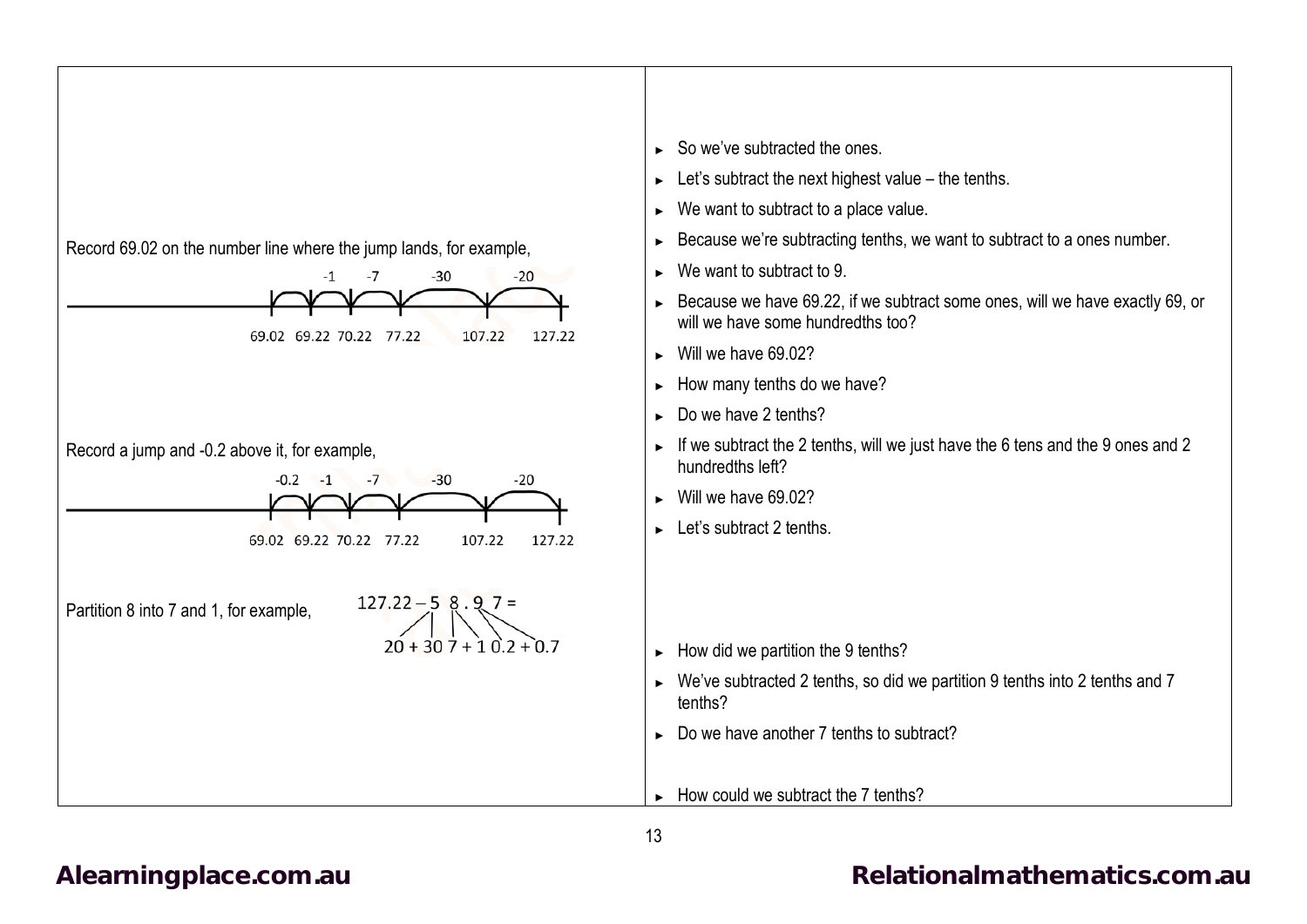![](_page_13_Figure_0.jpeg)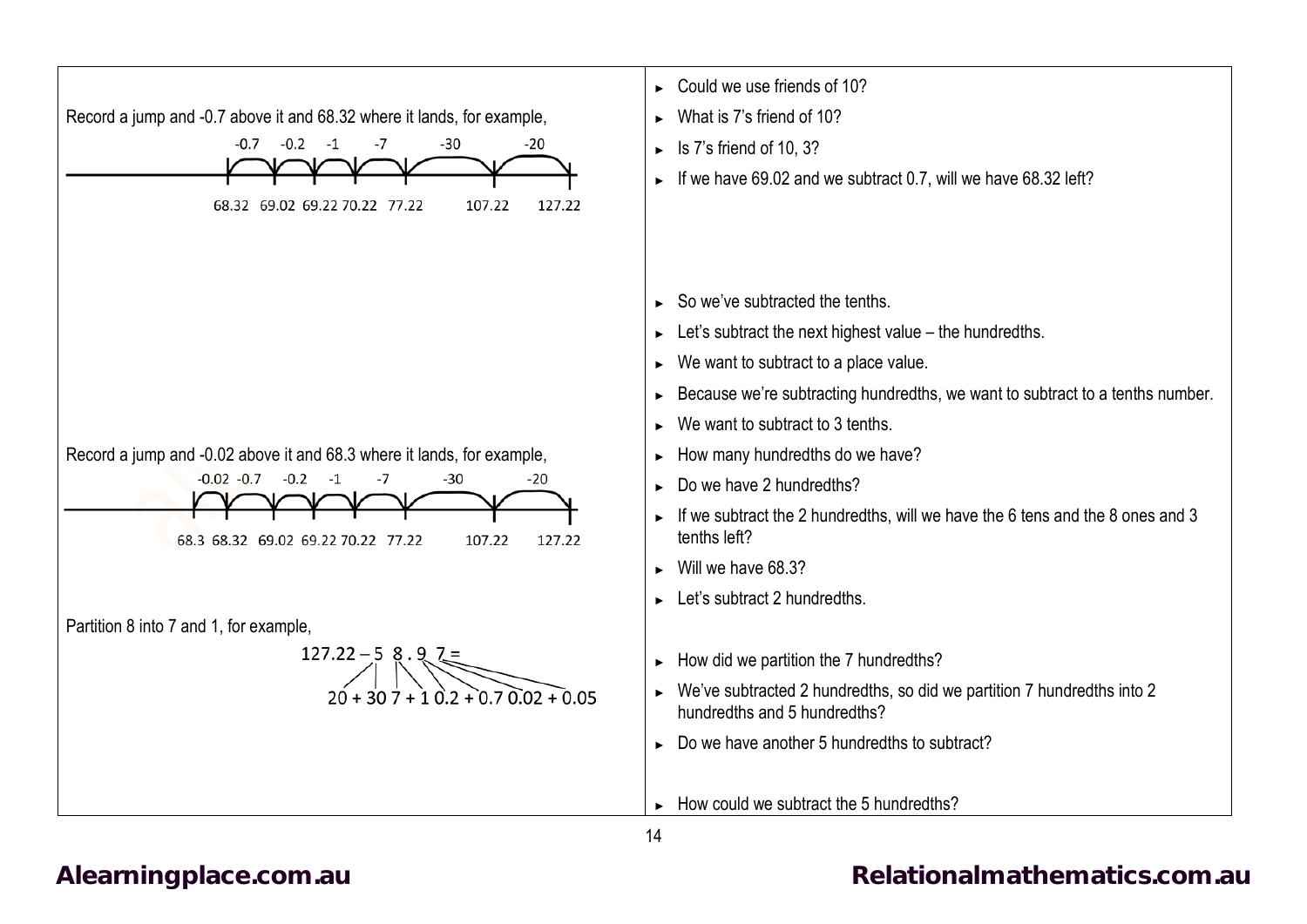| Record a jump and -0.05 above it and 68.25 where it lands, for example,<br>$-0.05 - 0.02 - 0.7 - 0.2$<br>$-1$<br>$-30$<br>$-20$<br>-7<br>68.25 68.3 68.32 69.02 69.22 70.22 77.22<br>107.22<br>127.22 | $\triangleright$ Could we use friends of 10?<br>What is 5's friend of 10?<br>Þ.<br>Is 5's friend of 10, 5?<br>►<br>If we have 68.3 and we subtract 0.05, will we have 68.25 left? |
|-------------------------------------------------------------------------------------------------------------------------------------------------------------------------------------------------------|-----------------------------------------------------------------------------------------------------------------------------------------------------------------------------------|
| Record, for example, 127.22 - 58.97 =                                                                                                                                                                 |                                                                                                                                                                                   |
|                                                                                                                                                                                                       | Let's look closely at the numbers that we subtracted, 127.22 minus 58.97                                                                                                          |
|                                                                                                                                                                                                       | Who noticed that 58.97 is almost 60?                                                                                                                                              |
|                                                                                                                                                                                                       | Do you think we could use that to make our subtraction easier?<br>▶                                                                                                               |
|                                                                                                                                                                                                       | How many less than 60 is 58.97?                                                                                                                                                   |
| Record, for example, $127.22 - 60 = 67.22$                                                                                                                                                            | Is 58.97, 1.03 less than 60?<br>▶                                                                                                                                                 |
|                                                                                                                                                                                                       | Could we subtract 60, then add 1.03? Let's investigate!                                                                                                                           |
| Record, for example, $67.22 + 1.03 = 68.25$                                                                                                                                                           | What is 127.22 minus 60?                                                                                                                                                          |
| Record, for example, 127.22 - 58.97 = 68.25                                                                                                                                                           | Doss 127.22 minus 60 equal 67.22?                                                                                                                                                 |
|                                                                                                                                                                                                       | What is 67.22 plus 1.03?                                                                                                                                                          |
|                                                                                                                                                                                                       | Does 67.22 plus 1.03 equal 68.25                                                                                                                                                  |
|                                                                                                                                                                                                       | That was much quicker!                                                                                                                                                            |
|                                                                                                                                                                                                       | Looking at the numbers before we launch into a solution strategy can really save<br>us some time and some brain power!                                                            |
|                                                                                                                                                                                                       | $\blacktriangleright$ Let's record what 127.22 minus 58.97 equals                                                                                                                 |
|                                                                                                                                                                                                       | $\blacktriangleright$ Let's look at our answer, 68.25                                                                                                                             |
|                                                                                                                                                                                                       | Does it make sense that just over 127 minus almost 60 would equal around 68?                                                                                                      |
|                                                                                                                                                                                                       | So can we subtract numbers with decimals in the same way as we can subtract<br>whole numbers?                                                                                     |